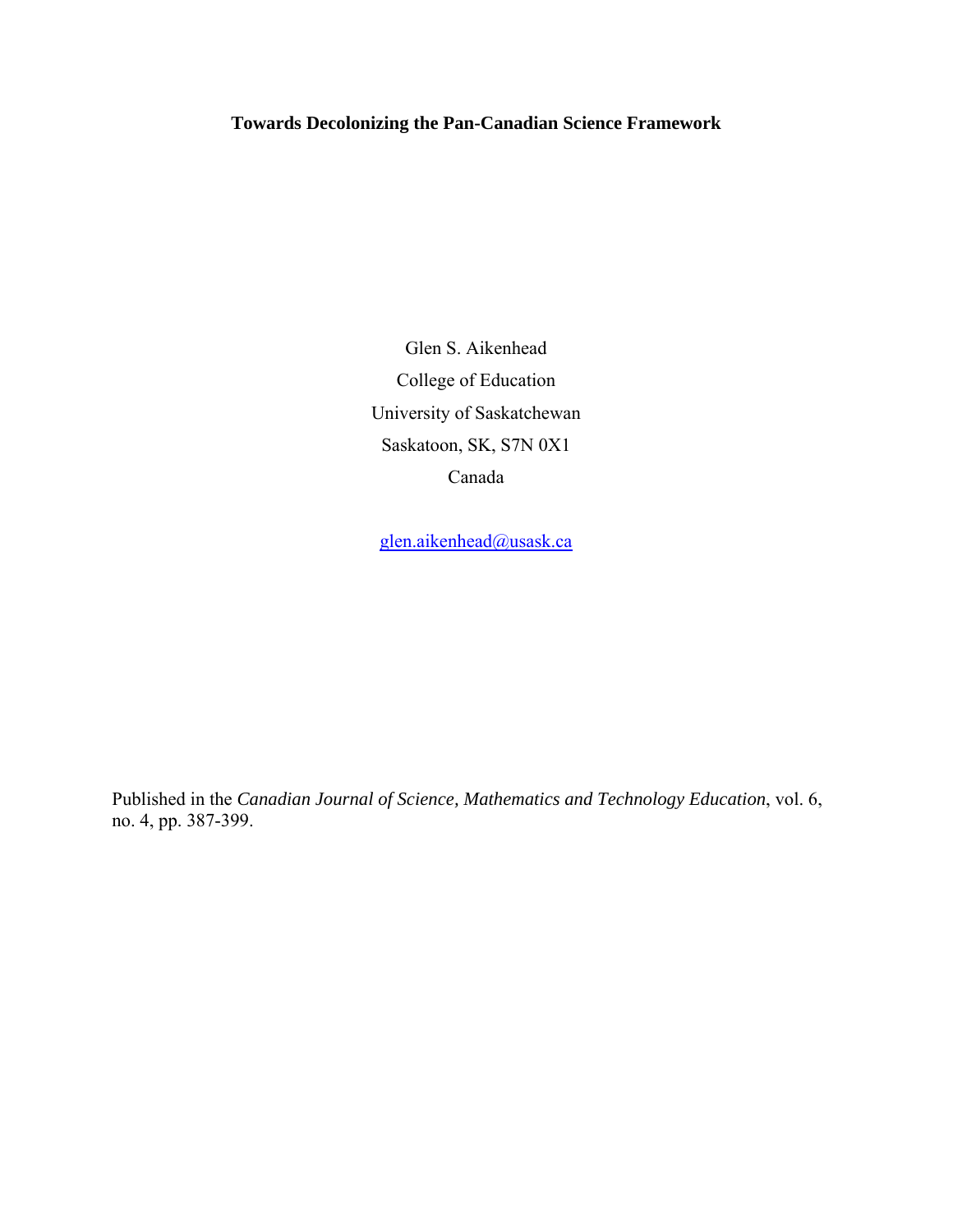Canada is facing a key issue: The *under* representation of Aboriginal students in high school science and mathematics courses leads to economic, resource management and sovereignty problems for First Nations, Inuit and Métis communities (collectively, Aboriginal communities); and this under representation defines an ethical problem of equity and social justice for the rest of Canada (Battiste, 2002; DIAND, 2002; Ignas, 2004; MacIvor, 1995; RCSP, 1996). The under representation of Aboriginal students has two main causes: the disproportionately high level of poverty in Aboriginal communities, and the foreign nature of school science and mathematics for many (but not all) Aboriginal students due to the culture clashes they experience when they move from their home culture to the culture of school science and mathematics (Aikenhead, 1997, 2002; Battiste, 2002; Cajete, 2000b; Kawagley, 1995; Sutherland, 2005). Science educators have clear and direct jurisdiction over the problem of culture clash, but we ought not to ignore other sources of discouragement, such as racism in classrooms or occupations (St. Denis, 2004).

 Conventionally, school science has attempted to enculturate students into taking on a Western scientific way of knowing, replete with its canonical knowledge, techniques, and values. In short, many science teachers want students to think like a scientist (AAAS, 1989). This often means that positivistic notions of scientific knowledge are combined with ontologies of realism and Cartesian duality, to feed on reductionistic and mechanistic practices in order to celebrate an ideology of power and dominion over nature. Science is not value neutral.

 To participate in school science, an Aboriginal student is often expected to set aside their Indigenous way of knowing, including its alternative notion of knowledge as action and wisdom, which combines the ontology of spirituality with holistic, relational and empirical practices in order to celebrate an ideology of harmony with nature for survival. When school science does not nurture students' Aboriginal identities or strengthen their resiliency, most students are not inclined to participate or achieve in these courses (Cajete, 2000a; MacIvor, 1995; Kawagley, Norris-Tull, & Norris-Tull, 1998; Sable, 2005; Sutherland, 2005). The culture clash between Aboriginal identities and Western science ideologies is severe for these students. Many feel unwelcome in school science.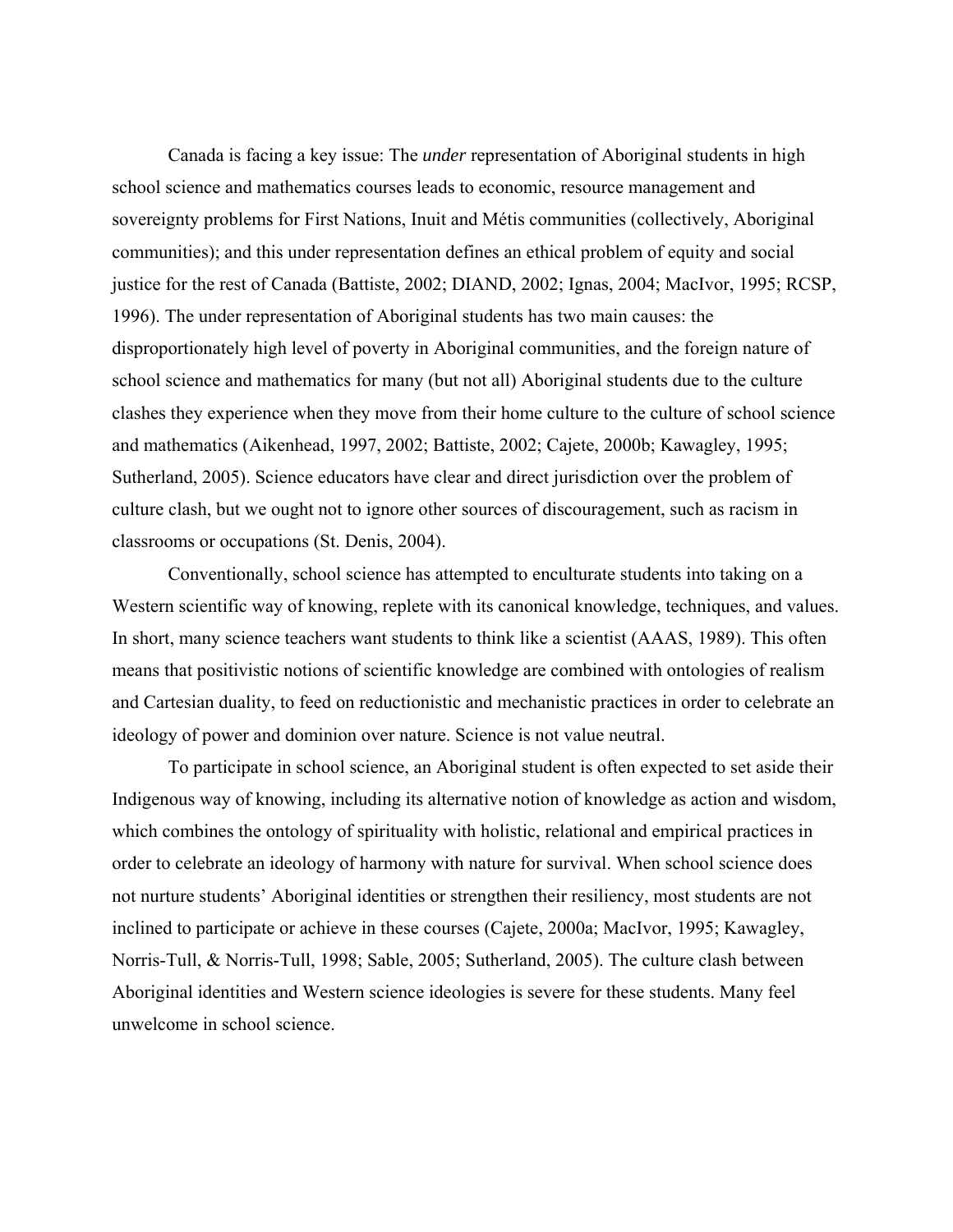By trying to force a Eurocentric science curriculum on all Aboriginal students, we continue the colonization of the past, a process today called "cognitive imperialism" (Battiste, 1986, p. 23) and "neo-colonialism" (Ryan, 2006, p. 179).

 In Canada, the conventional science curriculum is best represented by the influential *Common Framework of Science Learning Outcomes: Pan-Canadian Protocol for Collaboration on School Curriculum* (CMEC, 1997). This *Framework* outlines the Council of Ministers of Education of Canada (CMEC)'s vision for scientific literacy and the Council's aims for science education (listed in the Appendix). This vision assumes a particular cultural context for school science: canonical Western science content embedded in the predominant Euro-Canadian culture. This assumption has worked well for students who embrace the dominant culture of Euro-Canada and the cultures of Western science and school science. These students are well represented in school science and mathematics. However, it has not worked well for the vast majority of Aboriginal students who experience this conventional context as neo-colonialism.

 In addition to having our current Anglo- and Franco-culture versions of CMEC's (1997) *Framework* available to guide the development of provincial science curricula across Canada, we require a third cultural version that is responsive to students of First Nations, Inuit and Métis ancestry. The challenge for science educators is to decolonize the pan-Canadian science framework, by engaging Aboriginal communities (prime stakeholders in their children's education) in developing an enhanced pan-Canadian science framework.

 We need to strengthen students' Aboriginal self-identities as they learn to master and critique Western scientific, technological and mathematical ways of knowing without, in the process, sacrificing their own culturally constructed ways of knowing, that is, their Indigenous knowledge (Kanu, 2005). We must eschew tokenism, indoctrination, and neo-colonialism. Our aim is to nurture Aboriginal students' scientific literacy so they can successfully "walk in both worlds," Aboriginal and Euro-Canadian (Battiste, 2000, p. 202, 2002; Cajete, 1999; MacIvor, 1995). Our aim is also to nurture non-Aboriginal students' understanding of Indigenous knowledge held by Aboriginal communities (Saskatchewan Learning, 2005, pp. 6-7).

 The purpose of this article is to explore the challenge of creating an enhanced science curriculum framework amenable to Aboriginal students living in many nations across Canada.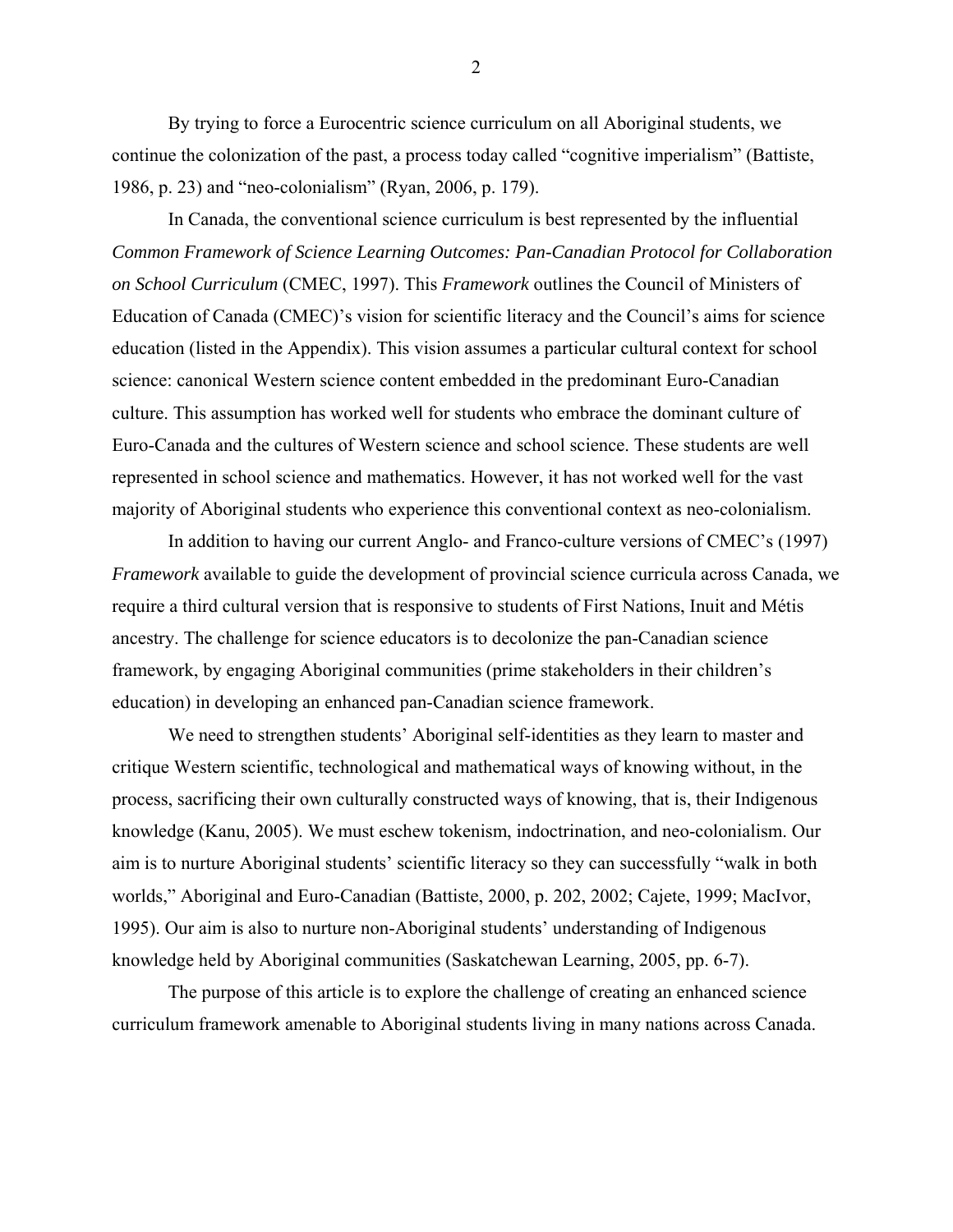Enhancing the Pan-Canadian Science Framework

In addition to the *Framework*'s (CMEC, 1997) vision, aims, and foundation statements (Appendix), its curricular details are organized into five groups: (1) science-technology-societyenvironment (STSE) content, (2) processes (inquiry, problem solving, and decision making), (3) skills common to these processes, (4) canonical science content (designated as "knowledge" in the *Framework*), and (5) attitudes. These details themselves are listed in the *Framework* in terms of "general or specific learning outcomes" which represent the Anglo- and Franco-Canadian (Eurocentric) contexts in which the *Framework*'s vision and aims are enacted in most science classrooms. A different context, one responsive to Aboriginal self-identities, is required if the *Framework* is to be accessible to most Aboriginal students.

 The first step towards establishing an accessible science curriculum is to *recognize* Indigenous knowledge as a knowledge system that describes and explains nature in culturally powerful ways. The survival of Aboriginal peoples for tens of thousands of years, based on each nation's Indigenous knowledge, already legitimizes its content validity (Cajete, 2000b); Aboriginal elders have accomplished that. We need to recognize Indigenous knowledge in the *Framework* as a foundational element to school science.

We can begin to accomplish this by conceiving "science" in a multi-science context (Ogawa, 1995) so the meaning of "science" is more encompassing than its Eurocentric meaning. A broader concept for "science" is the following: a rational, empirically based descriptionexplanation of nature. This concept includes, among others, the Eurocentric cultural perspective (Western science) and Aboriginal cultural perspectives (Indigenous knowledge) held by First Nations, Inuit and Métis peoples in Canada.

 The political history of the word "science" in England privileges a very narrow meaning (the canonical Western science content taught in universities), which today can act in a neocolonizing way. The word "science" was deliberately chosen in 1831 when some natural philosophers founded the British Association for the Advancement of Science and thereby professionalized natural philosophy into a new social institution, which they called "science" for very political reasons (MacLeod & Collins, 1981). Equally political, we can decolonize school science by extending its purview to all three founding nations of Canada: Anglo, Franco, and Aboriginal. This pluralistic multi-science perspective leads us towards decolonizing the Canadian *Framework*.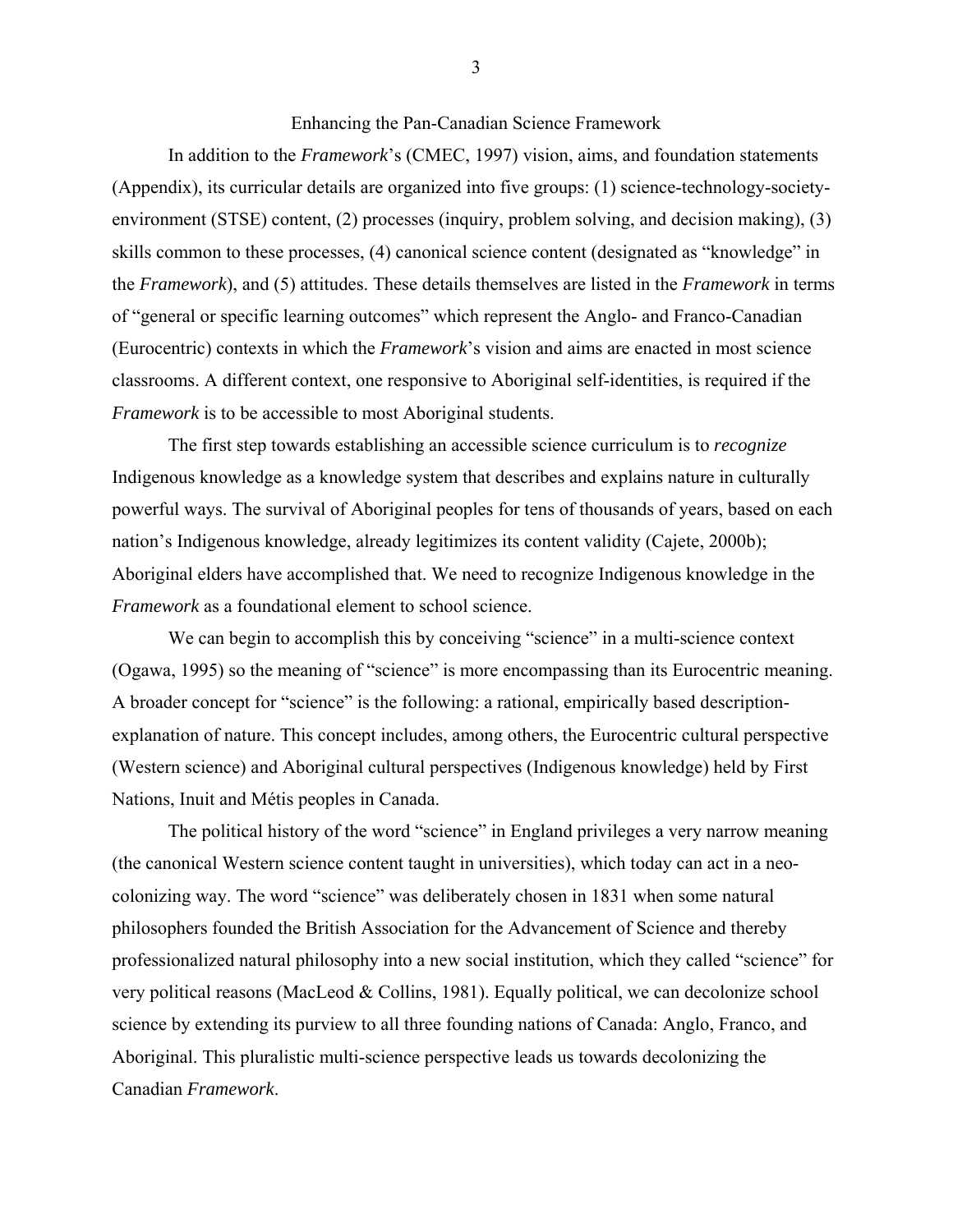Based on a pluralistic re-reading of the phrase "science and technology" in the CMEC's vision for scientific literacy in Canada (Appendix), we can discern its new meaning inclusive of Aboriginal students' self-identities. For instance, inquiry, problem solving and decision making all take place within Indigenous knowledge, but students' abilities are anchored in a different cultural worldview. Life-long learning and a sense of wonder about the world are cherished priorities in both Aboriginal and Eurocentric cultures, but in different culture-based ways. Advancements in *Western* science and technology play an increasingly significant role in everyday life for Aboriginal students, but so too does the present day wisdom of Indigenous knowledge in many communities. In short, the CMEC's vision for scientific literacy in Canada can effectively apply to both Eurocentric and Aboriginal cultural contexts, once Indigenous knowledge is recognized as foundational. The *Framework* can be expanded (enhanced) to embrace Canada's three founding nations.

 Similarly when we recognize Indigenous knowledge as one of several culture-based science and technologies, the statements identifying CMEC's five aims for science education (Appendix) can be re-read equally for Aboriginal and Eurocentric cultural worldviews. For instance, on the one hand, a sense of curiosity held by Aboriginal students may differ in some ways from their Euro-Canadian counterparts; while on the other hand, careers in Western science-related occupations hold greater similarities. A word of caution: The variation in interests and abilities within an Aboriginal group of students is greater than the variation between Aboriginal and non-Aboriginal groups of students. Stereotyping students is a neo-colonial strategy.

 By recognizing Indigenous knowledge as a foundational component to school science for all students (Aboriginal and non-Aboriginal), we create an additional cultural context for school science amenable to Aboriginal students and valuable to non-Aboriginal students, in which to enact the CMEC's vision and aims for science education in Canada. These expectations are clarified below.

### Moving Forward

 As a non-Aboriginal Canadian, it is not my place to reformulate the *Framework* so it embraces an Aboriginal perspective. That responsibility belongs to Aboriginal communities and their leaders. They must articulate Indigenous knowledge for a culturally responsive science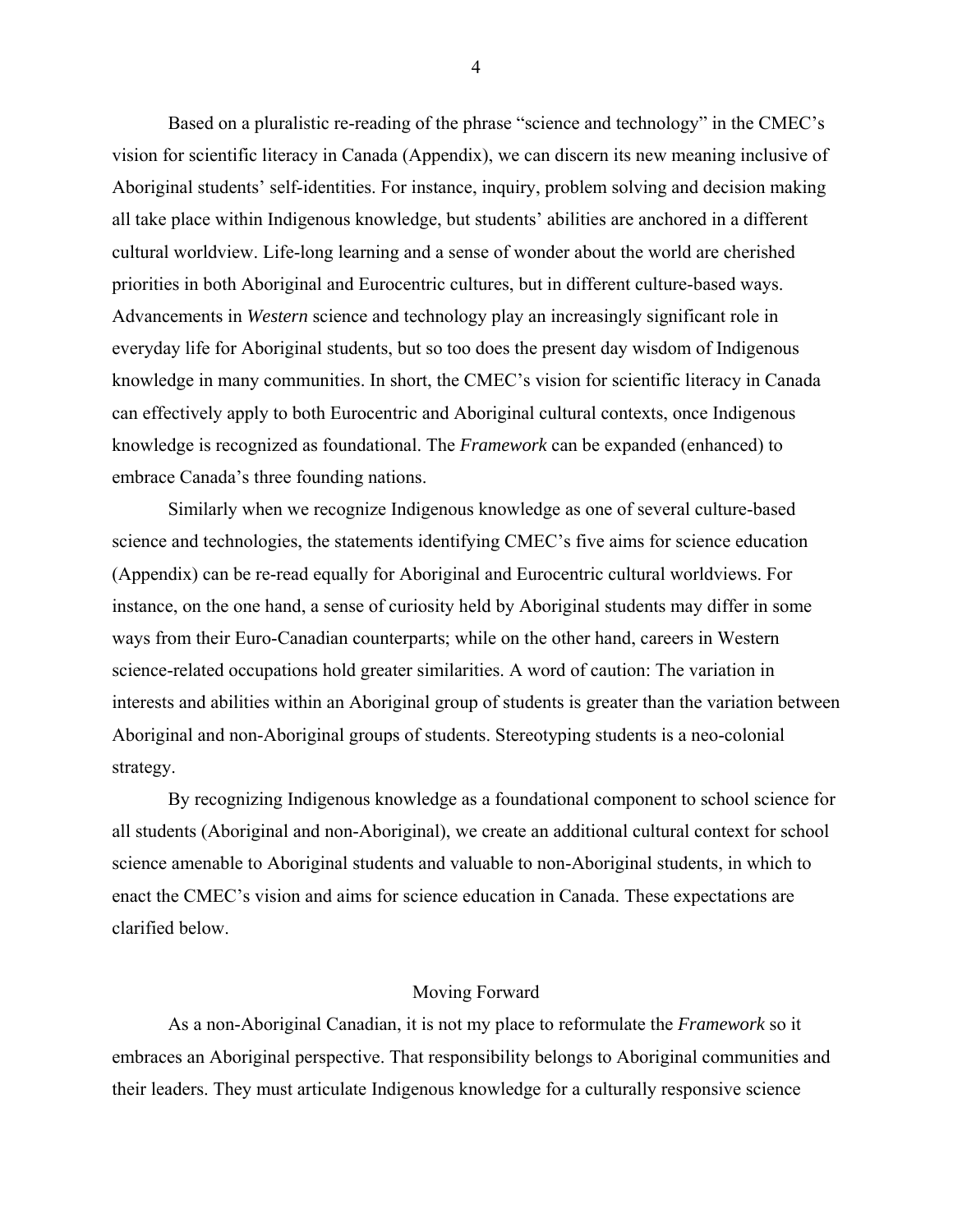curriculum framework (Battiste, 2002; Battiste & Barman, 1995), and they must negotiate appropriate modifications to the *Framework* or to their province's science curriculum in order to develop an enhanced document. Consultation with Aboriginal elders is a key feature of policy development if we want to achieve cultural relevance, sensitivity and support in an Aboriginal community (ANKN, 2004a; Inuit Subject Advisory Committee, 1996; Kawagley et al., 1998; McKinley, 1996; Riggs, 2005; Sutherland & Tays, 2004). Elders and community members must be seen as authoritative stakeholders in any negotiation over an enhanced science curriculum.

 Because the validity of Indigenous knowledge is delimited by its geographic and ecological setting for those who hold it, it is called "place-based" knowledge (Battiste & Henderson, 2000; Hampton, 1995; Kawagley & Barnhardt, 1999; Michell, 2005).

Indigenous knowledge thus embodies a web of relationships within a specific ecological context; contains linguistic categories, rules, and relationships unique to each knowledge system; has localized content and meaning; has established customs with respect to acquiring and sharing of knowledge (not all Indigenous peoples equally recognize their responsibilities); and implies responsibilities for possessing various kinds of knowledge. (Battiste, 2002, p. 14)

Consequently an enhanced *Framework* will vary in some specific ways from community to community across Canada (Aikenhead & Huntley, 1999). It is important that an enhanced science curriculum be framed by the epistemology, ontology and axiology of Indigenous knowledge. These features are characterized by place-based empirical knowledge, holism, relationships, and a strong value for harmony with Mother Earth (Cajete, 2000b).

 The process of curriculum negotiation in Canada between Aboriginal communities and provincial ministries of education can be accelerated by science educators whose Eurocentric self-identities have privileged them in science and mathematics (i.e., science educators who enjoy an abundance of cultural capital [Apple, 1997] in their Eurocentric lives), but who have transformed themselves into cross-cultural science educators who respect Indigenous knowledge and are reasonably conversant with it (Snively & Corsiglia, 2001). A science educator's role in accelerating curriculum negotiations must be a collaborative one. Aboriginal colleagues will determine the goals of education for Aboriginal students (Hampton, 1995; MacIvor, 1995), and cross-cultural Western science educators will invest their Eurocentric cultural capital in these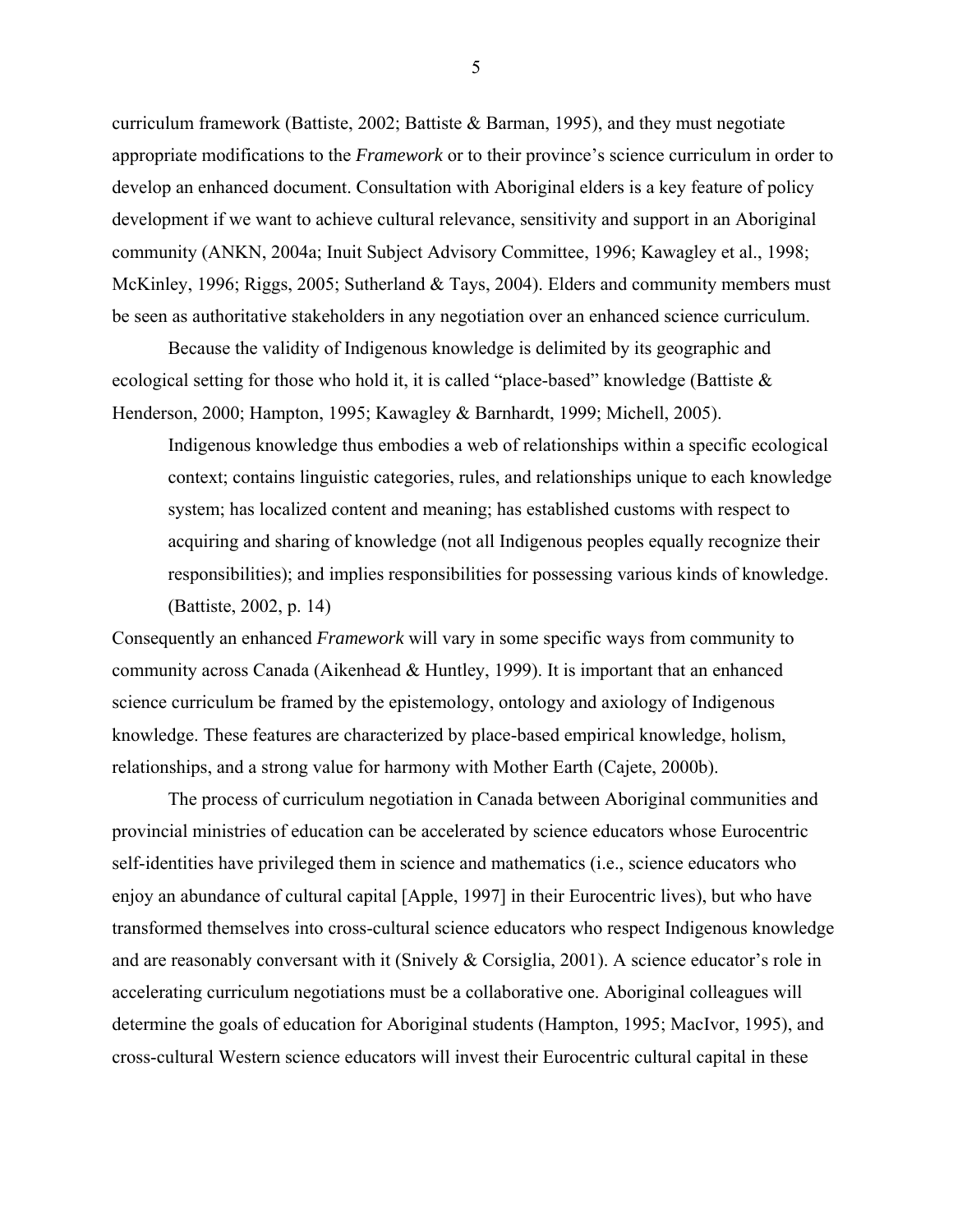negotiations to help develop an enhanced *Framework*. The result will be a science curriculum that conveys both Indigenous and Western ways of knowing about nature.

### Current Achievements

 An enhanced science curriculum framework is for all students, Aboriginal and non-Aboriginal; although the degree of emphasis on Indigenous knowledge will vary in accordance with a school's community. This culturally enhanced framework is much closer to being achieved than most people might realize because it is educationally feasible at the present time. This feasibility is summarized here, drawing upon only a small portion of the research literature. In Canada and internationally, Aboriginal groups have articulated features of Indigenous knowledge they would like to see taught in their schools.

 The Federation of Saskatchewan Indian Nations (FSIN) organized an elder's group to establish an ideology and worldview for teaching First Nations students about nature. These principles guided the development of *Practising the Law of Circular Interaction* (Saskatchewan Indian Cultural Centre, 1993), a publication that provides a clear vision for curriculum negotiation and provides some teaching materials (video tapes included) for school science instruction that nurtures a holistic continuity between Aboriginal students' everyday life and their science classrooms.

 In British Columbia, the project *Forests for the Future* integrates Indigenous knowledge and Western science, based on the ideology and worldview of the Tsimshian community (Ignas, 2004). Teaching materials were developed in a way that linked the community's ways of knowing and ways of learning with emergent anthropological research. In a different approach to integrating Indigenous knowledge and Western science in Northern Saskatchewan, key Aboriginal community members were engaged in producing and helping to teach cross-cultural school science units. The project, *Rekindling Traditions*, illustrated how this could be done in remote Cree, Métis and Dëne communities (Aikenhead, 2000, 2002). The units gave students access to Western science and technology without requiring them to adopt the worldview endemic to Western science (Gagné, 2004). For students who had a gift or talent for Western science, the units lay the foundation and encouragement for further study. Similarly in a northern Manitoba village, three Cree teachers developed their own culturally responsive science lessons (Sutherland & Tays, 2004).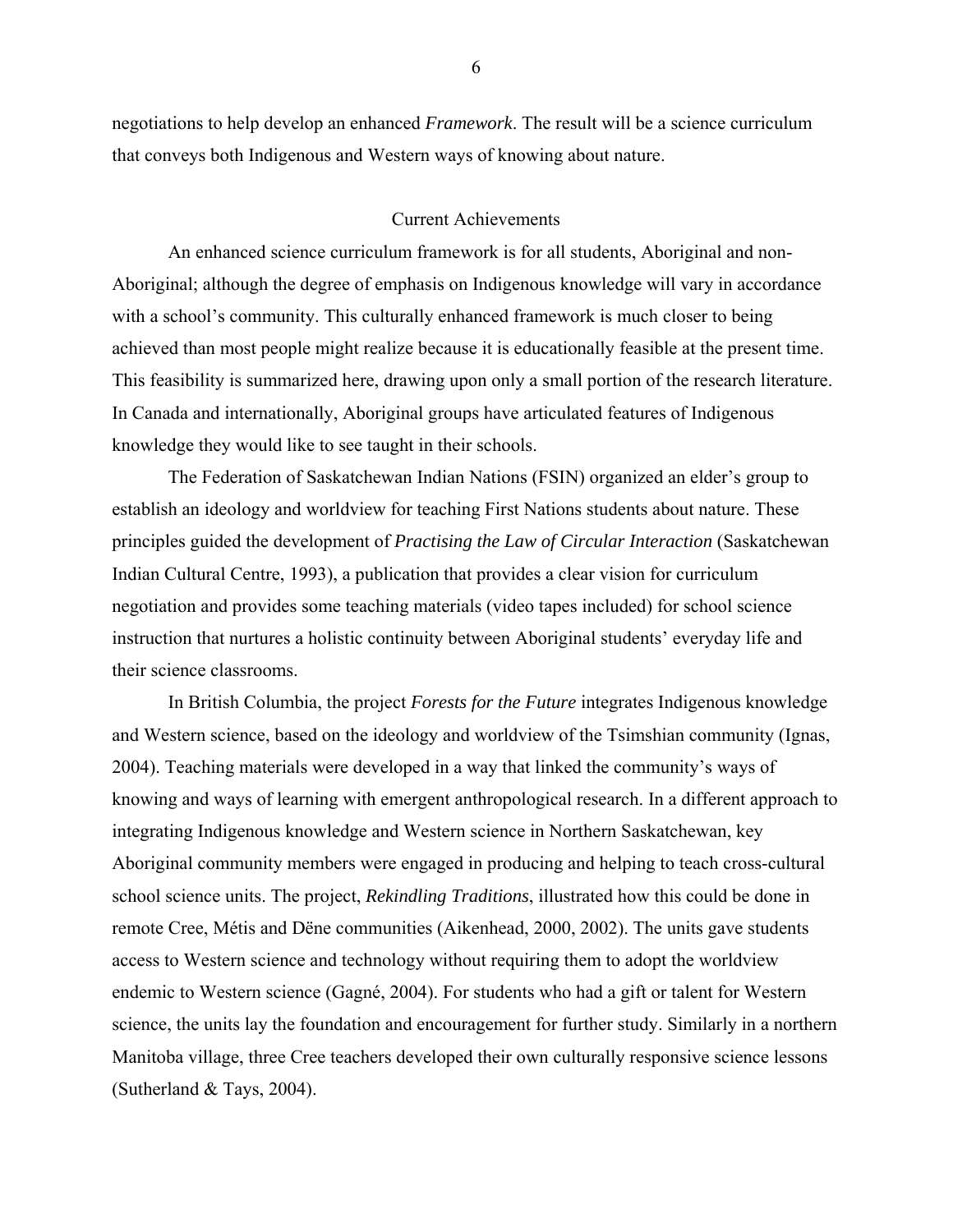Sable (2005) conducted research in collaboration with Mi'kmaw students attending Eel Ground First Nations School in New Brunswick, where the Mi'kmaw people rely on their Indigenous knowledge for economic and cultural survival (Berkowitz, 2001). By discovering the complex nature of students' learning school science, Sable was able to develop culturally sensitive lessons ("Chemical Change: Entering Science through the Language") that integrated Mi'kmaw knowledge of nature into a science textbook unit. Her research is transferable to other Aboriginal nations.

 The Inuit and Yupiaq nations of the far north have published their Aboriginal perspectives that they expect to be incorporated into their science curriculum (ANKN, 1998, 2004a; Inuit Subject Advisory Committee, 1996; Kawagley, 1995). A case study into the integration of the Canadian document *Inuuqatigiit: The Curriculum from the Inuit Perspective* (Inuit Subject Advisory Committee, 1996) in a grade 7 science classroom identified advantages and challenges when the integration was the sole responsibility of the teacher (DeMerchant, 2002).

 Successful integration has been achieved by the Alaska Native Knowledge Network's *Spiral Pathway for Integrating Rural Alaska Learning* (ANKN, 2004b), where Aboriginal students' standardized science test scores uniformly improved over four years to meet with national averages, in classrooms where teachers implemented ANKN science modules (Barnhardt, Kawagley, & Hill, 2000). Increased interest and achievement in school subjects have also been documented in Canada for similar projects (Kanu, 2002).

 Aotearoa New Zealand enjoys an enhanced science curriculum. A Mäori version of their country's science curriculum came about through negotiations between Elders of the Mäori nation and science educators (McKinley, 1996; Stewart, 2005). This Mäori version, called "pütaiao," was recognized by the country's ministry of education for a network of Mäori language schools and Mäori bilingual and immersion classrooms in elementary and high schools, including grade 12 (McKinley, 2005; McKinley, Stewart, & Richards, 2004). "As an Indigenous science, pütaiao offers the opportunity to develop a uniquely local critical science education curriculum" (Stewart, 2005, p. 866). Teacher candidates are being educated to produce lesson plans to fit pütaiao (Barker, 2004).

 In Australia, national policies explicitly support Aboriginal versions of school science (Michie, 2002; Purdie et al., 2000). This support inspired a non-Aboriginal science educator to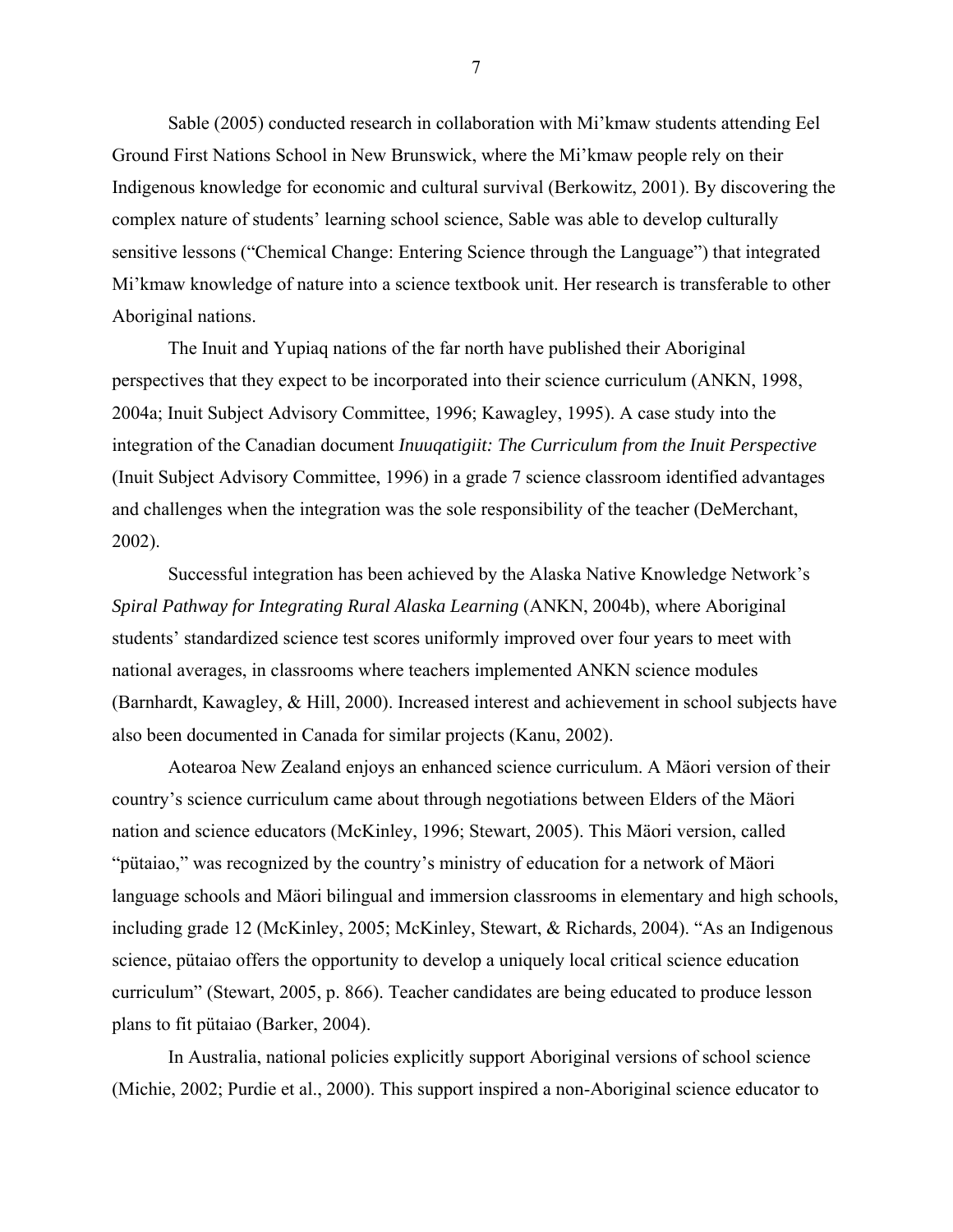collaborate closely with three different Aboriginal family groups across Australia (Read & Rose, 2001) to produce a high school textbook, *The Kormilda Science Project* (Read, 2002).

 It is clear from the Aotearoa New Zealand and Australian experiences that when Indigenous knowledge is recognized as foundational to school science, appropriate curricula, teacher education programs and instructional materials can ensue.

 In summary, several curriculum projects have illustrated appropriate ways to integrate Western science into an Aboriginal framework enriched by Indigenous knowledge. *Integration is demonstratively feasible*. These achievements, however, have been isolated projects rather than provincial initiatives to enhance provincial science curricula or enhance the pan-Canadian *Framework*.

 The remaining barrier to overcome now, by and large, is the collective political will to recognize Indigenous knowledge as a foundational component to school science and the will to support Aboriginal students with a cultural context for their school science.

#### Challenges

 First Nations, Inuit and Métis communities seek to move beyond a colonial past into a postcolonial present, and to forge a sovereign future (Battiste & Henderson, 2000; Binda & Calliou, 2001; Menzies, Archibald, & Smith, 2004). "Postcolonial" does not mean that colonialism has ended, but rather, it means that colonialism is interrogated and critiqued for the purpose of diminishing and extinguishing its power (Ryan, 2006). An enhanced science *Framework* needs to reflect this postcolonial goal. This entails a number of challenges that will take time to work through. Challenges include the articulation of Indigenous knowledge for school science and the development of teachers' professional capacities to ensure students learn Indigenous knowledge.

 But first, how will we know when we have made progress? To help answer this question, I draw upon Bennett's (1986, 1993) "developmental model of intercultural sensitivity" (DMIS). As shown in Table 1, one-half of the DMIS describes decreasing degrees of ethno-centrism while the other half captures increasing degrees of ethno-pluralism. The indicator's six categories begin at the one extreme of ethno-centrism in which Indigenous knowledge is denied, and ends at the other extreme of ethno-pluralism, integration, which represents the goal of an enhanced science *Framework*.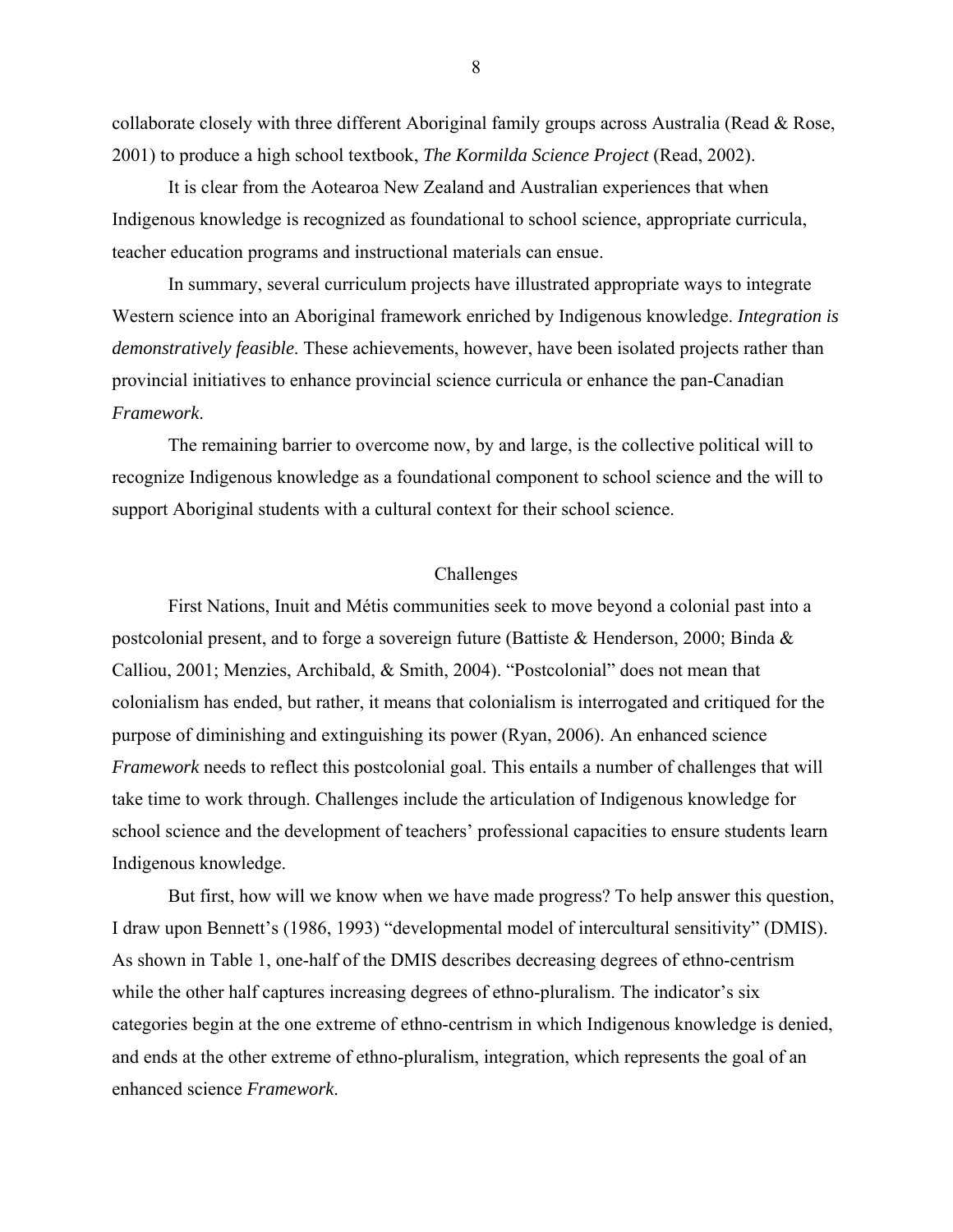## Table 1 fits here  $\mathcal{L}_\text{max}$  , where  $\mathcal{L}_\text{max}$  , we have the set of  $\mathcal{L}_\text{max}$

 $\mathcal{L}_\text{max}$  , where  $\mathcal{L}_\text{max}$  , we have the set of  $\mathcal{L}_\text{max}$ 

 Progress towards this integration goal can be monitored. As an illustration, I shall apply the DMIS to a science curriculum recently developed by Saskatchewan's ministry of education, Saskatchewan Learning. Here are a series of excerpts from a short section in the *Science 10 Curriculum Guide* (Saskatchewan Learning, 2005) entitled "Indian and Métis Content and Perspectives." The following data suggest a particular category in Table 1.

It is an expectation that Indian and Métis content and perspectives be integrated into all programs related to the education of kindergarten to grade 12 students in Saskatchewan, whether or not there are Indian and Métis students in a particular classroom... Integrating Indian and Métis perspectives into the science program requires a multifaceted approach. (p. 6)

Five facets to this multi-faceted approach are then clarified:

- 1. …understanding and respecting Indigenous knowledge and ways of knowing …[that] often seem at odds with contemporary, scientific ways of knowing. …An inclusive science curriculum respects the variety of worldviews that various cultures use to understand and explain their relationships with the natural world. (p. 6)
- 2. …the responsibility and authority of teachers to adapt instruction in order to be responsive to the interests and needs of their students and local communities, while still respecting the [Eurocentric] foundational and related learning objectives. …All of the units in Science 10 should be addressed from a personal, local, and community perspective. (p. 6)
- 3. …by bringing in Indian and Métis role models (may or may not include Elders), identifying Indian and Métis contributions towards our understanding of the natural world, and equally valuing Indigenous perspectives and understandings of the natural world along with scientific perspectives. (p. 7)
- 4. …the creation of cross-cultural units of study. This approach requires teachers to work collaboratively with members of the Indian and Métis communities … . (p. 7)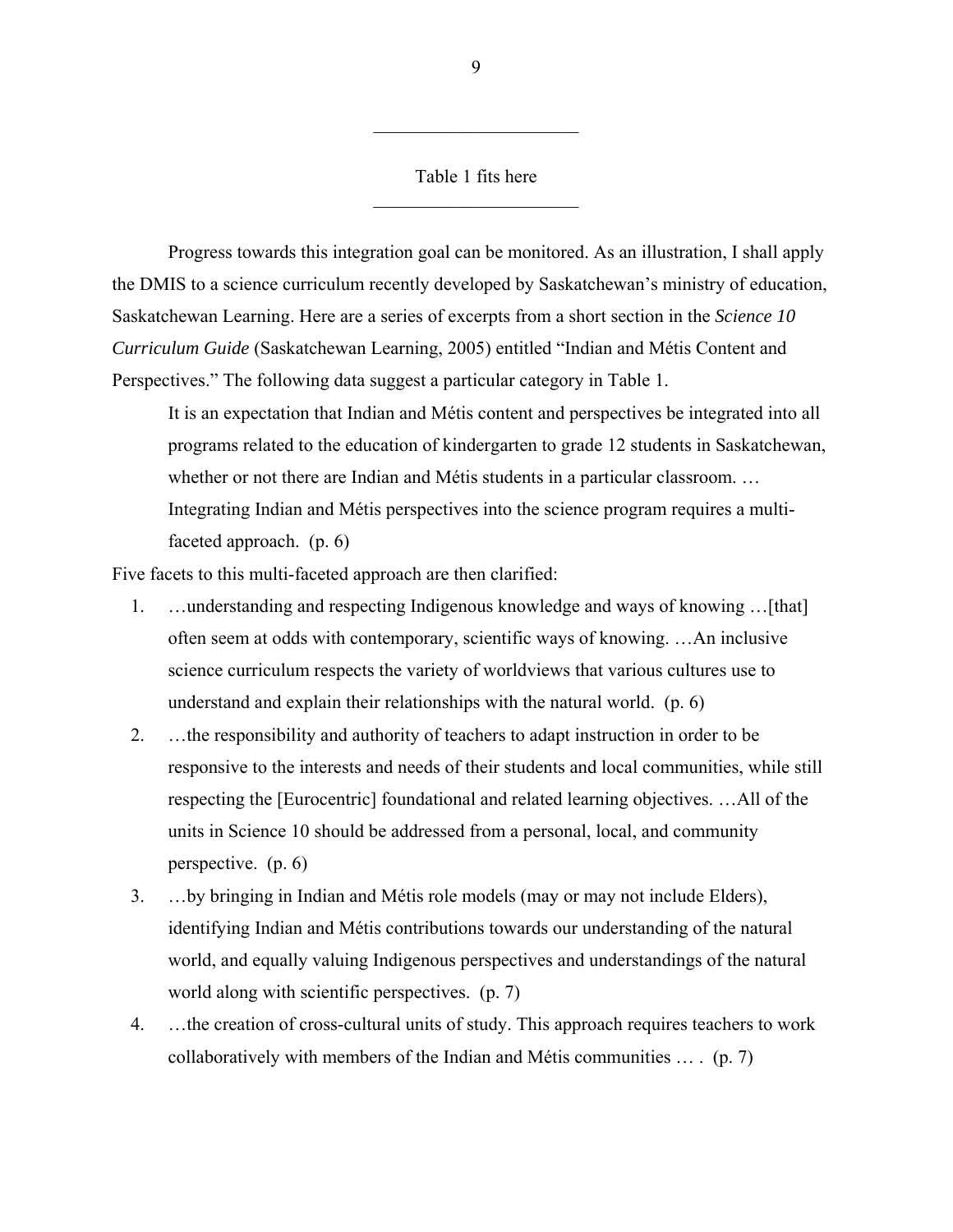5. The final responsibility for accurate and appropriate integration of Indian and Métis content and perspectives into science instruction rests with teachers. … (p. 7)

This multi-faceted approach represents, I believe, an enlightened viewpoint in its rejection of an ethno-centric position. Saskatchewan's grade 10 science curriculum has achieved at least a ranking of "acceptance" in the DMIS.

 The onus, however, is clearly on science teachers to accomplish an enhanced science curriculum (with the help of another Saskatchewan Learning document, *Diverse Voices*, mentioned in the curriculum guide). The curriculum enacted in the classroom (i.e., the provincial curriculum translated by teachers) requires the process of adaptation (a category in the DMIS) by teachers before the integration of Indigenous knowledge and Western science can be realized. Therefore, I would place Saskatchewan's grade 10 science curriculum in the "acceptance" category of the DMIS because its adaptation clearly rests with teachers rather than with provincial curriculum developers.

 This placement defines an evolutionary trajectory for Saskatchewan Learning to follow. The science curriculum needs to proceed through the stage of adaptation and enter the stage of integration. In other words, to achieve success in schools, Saskatchewan Learning needs to recognize Indigenous knowledge as foundational to school science, and then it needs to facilitate the development of an enhanced science curriculum (in collaboration with First Nations and Métis communities, as mentioned above) and to facilitate the development of culturally responsive school science programs and resources, along with the development of more culturally sensitive science teachers.

 The CMEC's (1997) *Framework* is silent on the issue of Indigenous knowledge. As described above, it required a culturally conscious re-reading of its vision and aims before Indigenous knowledge became present in the document. Although this silence might be interpreted as "denial" in the DMIS in the context of school science, its silence most definitely places the *Framework* in the ethno-centrism portion of the DMIS.

 Classroom success (i.e., a more equitable representation of Aboriginal students in science and mathematics courses) does require more than providing teachers with instructional resources. The challenge is to provide science teachers with opportunities to effect professional change in accordance with Bennett's (1986) DMIS. Decolonizing school science *begins* at the stage of "acceptance" and succeeds at the stage of "integration." Concomitantly, teacher education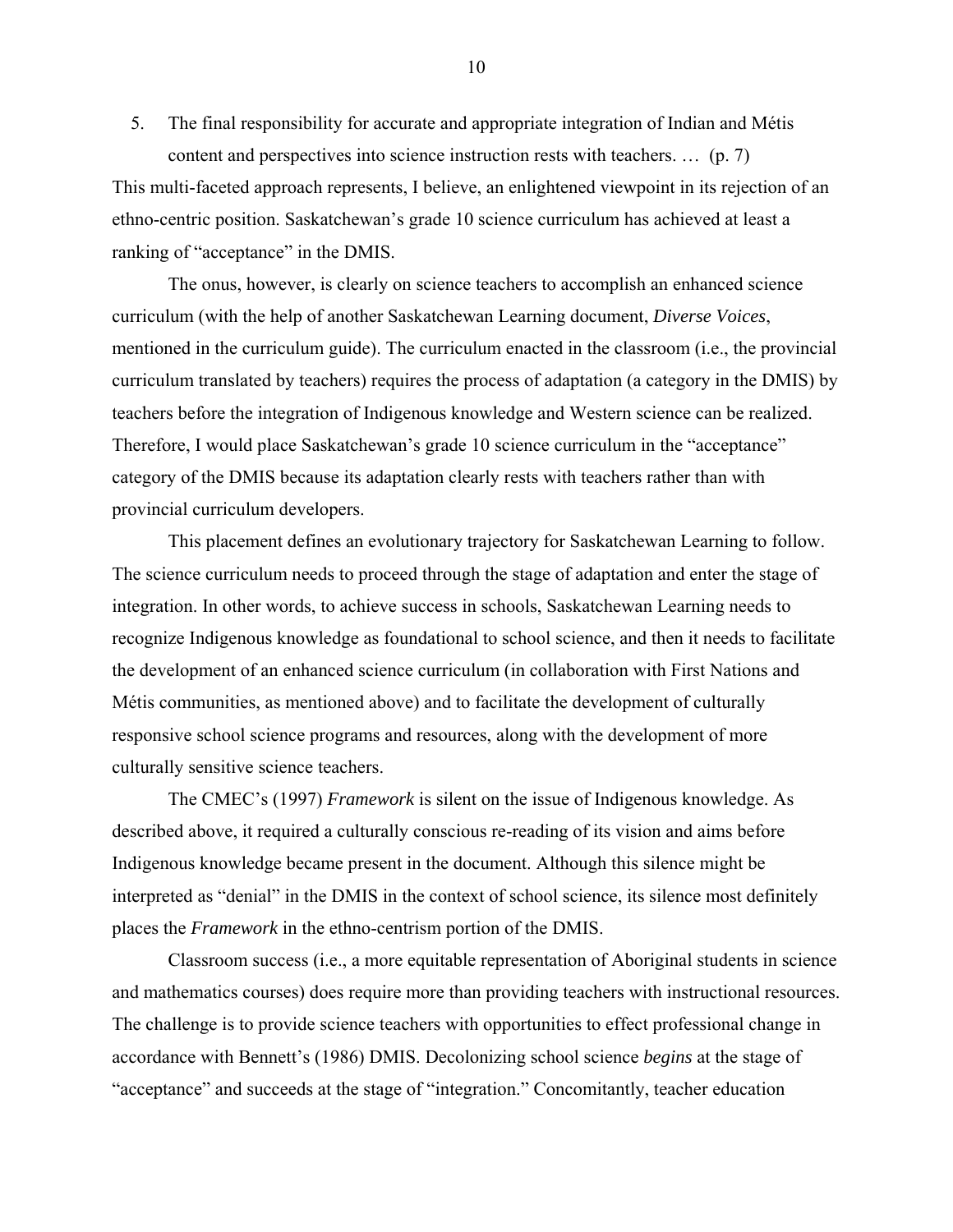programs must select and instruct more teacher candidates to become cross-cultural science teachers. Some universities embrace this goal already. We can be encouraged by recent actionresearch studies worldwide (e.g., Barker, 2004; Chinn, 2004; Sutherland & Tays, 2004).

 The development of instructional resources for teachers and students raises challenging questions, for instance: What is Indigenous knowledge? and How does one learn it? Besides being a placed-based, empirical, holistic, and relational description-explanation of Mother Earth, Indigenous knowledge resides in Aboriginal languages (Battiste, 2002; McKinley, 2005). These languages are dramatically different from our Indo-European languages such as French and English. In fact, the prevailing Eurocentric concept of school "knowledge" (an accumulation of specific information, concepts, and skills within a school subject) has no direct translation into most Aboriginal languages because the Eurocentric concept of knowledge is largely foreign to most Aboriginal worldviews. The best English expression for what Aboriginal peoples learn as knowledge is "ways of living," for which the word "learn" means "coming to knowing" (Ermine, 1998), a concept closely related to Dewey's (1916) participatory learning. "Knowledge is not a commodity that can be possessed or controlled by educational institutions, but is a living process to be absorbed and understood" (Battiste, 2002, p. 15).

 Thus, the challenge of learning Indigenous knowledge is to engage in an Aboriginal community's activities in order to participate in coming to knowing new ways of living (Michell, 2005). Knowledge outside of this domain is deemed irrelevant within a worldview of Indigenous knowledge. The phrase "in-school instruction of Indigenous knowledge" is almost, but not necessarily, an oxymoron.

 This analysis reveals a tremendous educational advantage to all students, Aboriginal and non-Aboriginal, who learn a multi-science (ethno-pluralistic) perspective about nature, because in a "two-world" perspective these students will enjoy a far richer array of relevant knowledge / ways of living.

 Unfortunately the term "Indigenous knowledge" itself is embedded within a Eurocentric epistemology. In the "integrated" stage in Bennett's DMIS, the term "Indigenous knowledge" may be replaced by a more appropriate phrase devised by Aboriginal communities, for example, "Indigenous ways of living."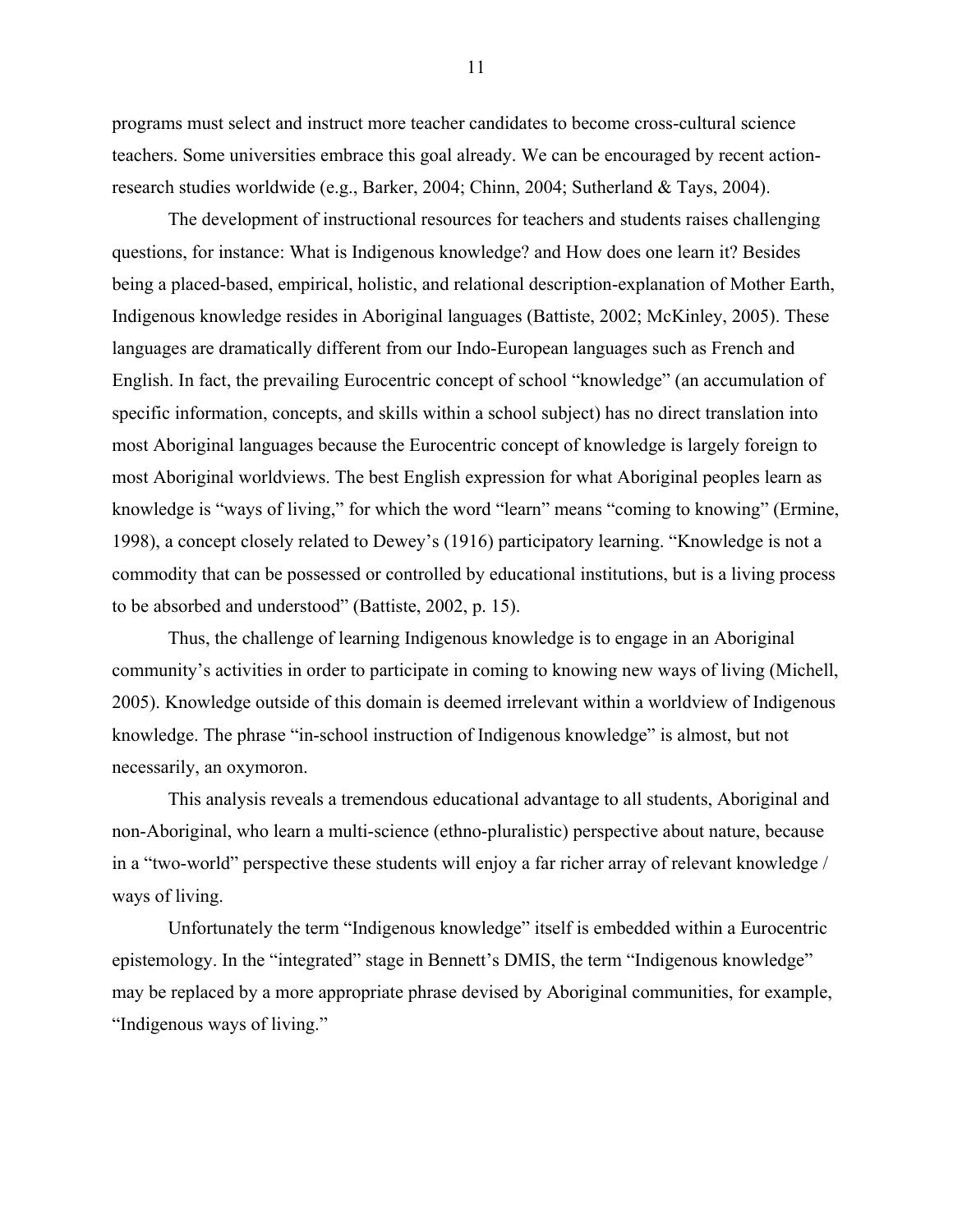### **Outcomes**

 By attempting to rectify the under representation of Aboriginal students in high school science and mathematics courses, all Canadians stand to benefit in several ways. First, there will be more Aboriginal scientists, engineers, technicians, and health professionals. As a result, Canadian R&D, industry, business, resource management and health sectors will function with people who are not necessarily imbued with Eurocentric thinking. Their alternative values, ideologies, and intuition hold promise for sustainability, biodiversity, holistic creativity, and Aboriginal sovereignty and cultural survival (Cajete, 2000a; ICSU, 2002; Knudtson & Suzuki, 1992; Settee, 2000; Snively & Corsiglia, 2001).

 Second, a Eurocentric dominated world is an ontologically impoverished world. Even for non-Aboriginal students who plan a career in science and engineering, learning Indigenous knowledge can expand their perspective on nature and on problem solving, thereby creating better scientists and engineers for the future. "Indigenous knowledge fills the ethical and knowledge gaps in Eurocentric education, research, and scholarship" (Battiste, 2002, p. 5).

## Conclusion

 I attended a recent meeting of Saskatchewan educators invited from various groups who have a strong stake in the science curriculum (e.g., Federation of Saskatchewan Indian Nations, provincial School Boards, Tribal Councils, Saskatchewan Learning, and universities). At this informal meeting, people discussed the issue of Indigenous knowledge in the school science curriculum. Two main outcomes were achieved. First, the group posed some key questions:

- How can we make a difference in classrooms?
- How do we expect teachers to teach science in an Indigenous knowledge approach without showing them what Indigenous knowledge is?
- How can we involve science teachers in developing a curriculum that includes an Indigenous knowledge approach to science teaching?
- What does it mean to understand Indigenous knowledge?
- What does Indigenous knowledge in the science curriculum look like?
- How do we put Indigenous knowledge in the science curriculum?
- What might the role of Saskatchewan Learning be?
- Can the two ideologies of Indigenous knowledge and Western science be symbiotic?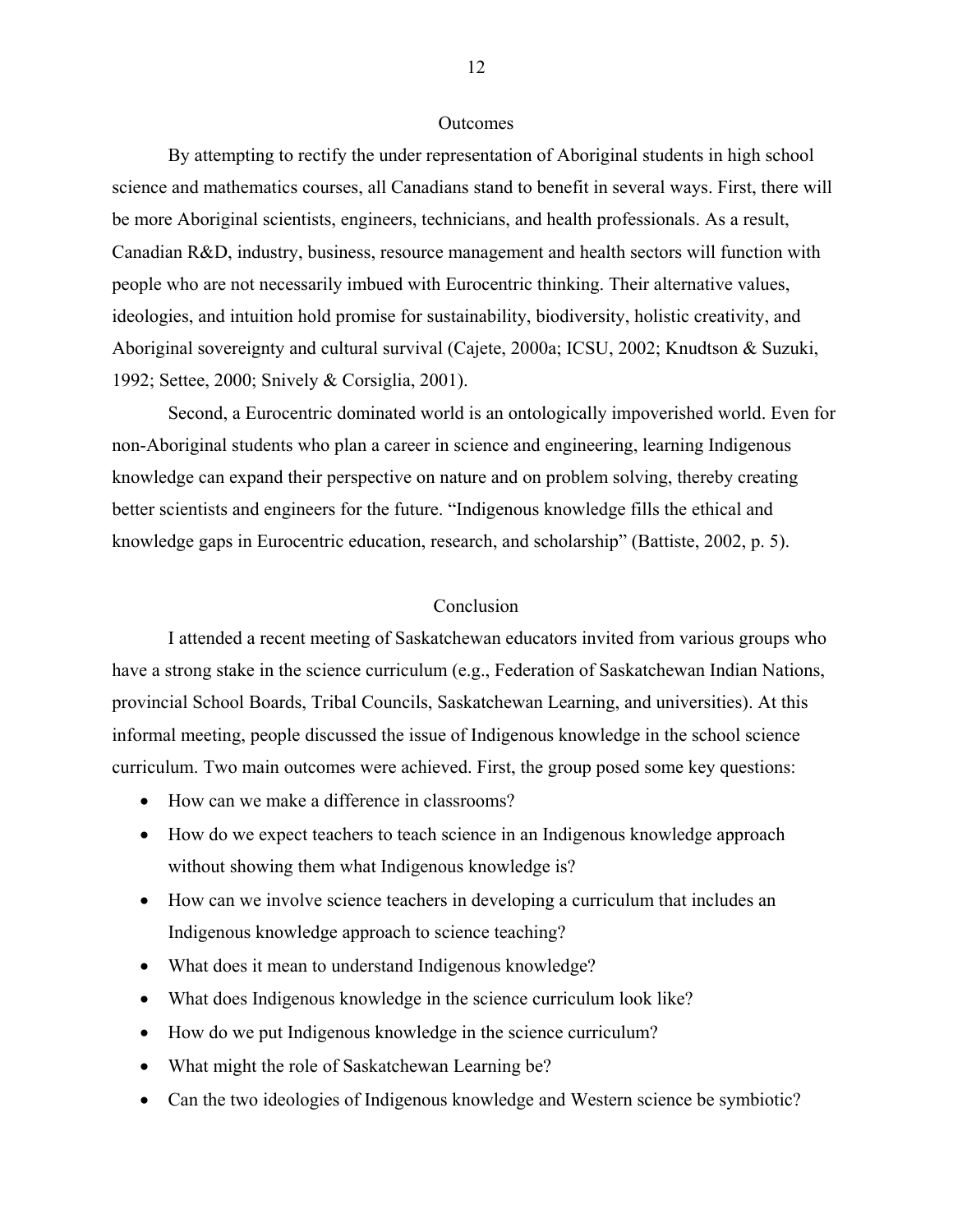• How can we utilize both ideologies for all students?

Second, the group committed themselves to continuing what they had begun, and they made specific plans to meet again with even more stakeholders involved. The challenges defined by their questions are worthwhile to these people because they foresee the positive consequences for Aboriginal communities. Such stories from across Canada must be told so they can inspire the political will to enhance the CMEC's (1997) current *Framework* into a postcolonial *Framework*.

 "Canadian administrators and educators need to respectfully blend Indigenous epistemology and pedagogy with Euro-Canadian epistemology and pedagogy to create an innovative Canadian educational system" (Battiste, 2002, p. 21). Battiste's broad recommendation can easily be transposed into a specific case for science education: Political leaders and science educators, both Aboriginal and non-Aboriginal, need to decolonize our pan-Canadian science framework.

### Acknowledgement

 I am indebted to a number of colleagues in Saskatchewan whose contributions to a discussion over Indigenous knowledge in the science curriculum helped clarify my thinking, and as a result contributed to this paper: Marie Battiste, Susan Beaudin, Terrina Bellegarde, Dean Elliott, Brenda Green, Elder Simon Kytwayhat, Darren McKee, Darlene Speidel, Jim Taylor, Lee Wilson, Melody Wood, and Yvonne Vizina.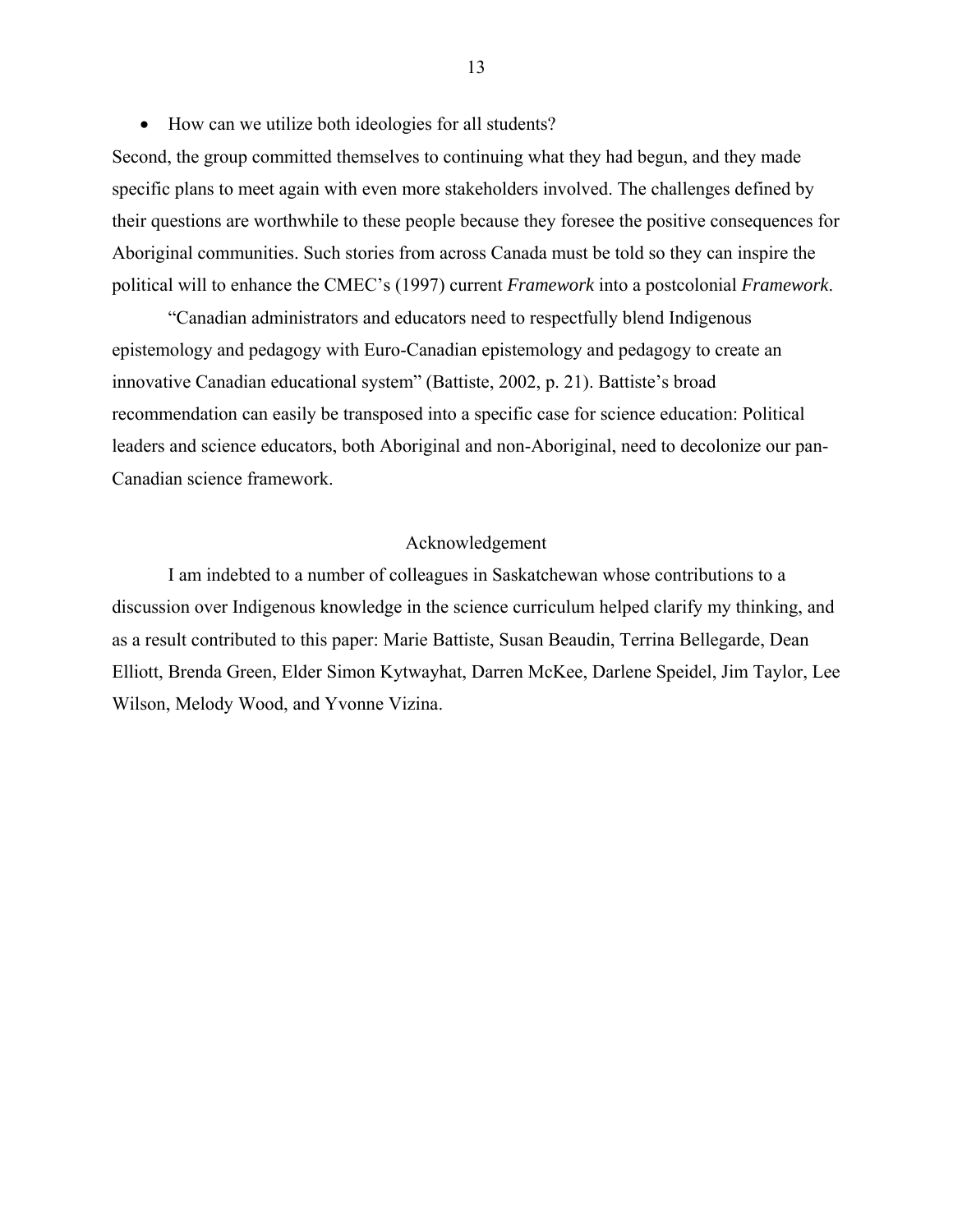#### References

- AAAS. (1989). *Project 2061: Science for all Americans*. Washington, DC: American Association for the Advancement of Science.
- Aikenhead, G.S. (1997). Toward a First Nations cross-cultural science and technology curriculum. *Science Education*, *81*, 217-238.
- Aikenhead, G.S. (2000). *Rekindling Traditions: Cross-cultural science & technology units*. Retrieved March 17, 2006, from http://www.usask.ca/education/ccstu/.
- Aikenhead, G.S. (2002). Cross-cultural science teaching: *Rekindling Traditions* for Aboriginal students. *Canadian Journal of Science, Mathematics and Technology Education*, *2*, 287-304.
- Aikenhead, G.S., & Huntley, B. (1999). Teachers' views on Aboriginal students learning Western and Aboriginal science. *Canadian Journal for Native Education, 23*, 159-175.
- ANKN (Alaska Native Knowledge Network). (1998). *Alaska standards for culturally-responsive schools*. Fairbanks, AK: Alaska Native Knowledge Network, University of Alaska Fairbanks.
- ANKN (Alaska Native Knowledge Network). (2004a). *Alaska Native Knowledge Network*. Retrieved November 24, 2004, from *http://www.ankn.uaf.edu/*.
- ANKN (Alaska Native Knowledge Network). (2004b). *Spiral pathway for integrating rural Alaska learning*. Retrieved November 24, 2004, from *http://www.ankn.uaf.edu/*.
- Apple, M. (1997). What postmodernists forget: Cultural capital and official knowledge. In A.H. Halsey, H. Lauder, P. Brown, & A.S. Wells (Eds.), *Education: Culture, economy, and society* (pp. 595-604). Oxford: Oxford University Press.
- Barker, M. (2004, July). *Indigenous cultures and the culture of science: The dilemma of being and knowing*. Paper presented to the  $11<sup>th</sup>$  International Organization for Science  $\&$ Technology Education (IOSTE) symposium, Lublin, Poland.
- Barnhardt, R., Kawagley, A.O., & Hill, F. (2000). Cultural standards and test scores. *Sharing Our Pathways*, *5*(4), 1-4.
- Battiste, M. (1986). Micmac literacy and cognitive assimilation. In J. Barman, Y. Herbert, & D. McCaskell (Eds.), *Indian education in Canada, Vol. 1: The legacy* (pp. 23-44). Vancouver: University of British Columbia Press.
- Battiste, M. (Ed.). (2000). *Reclaiming Indigenous voice and vision*. Vancouver, BC: University of British Columbia Press.
- Battiste, M. (2002). *Indigenous knowledge and pedagogy in First Nations education: A literature review with recommendations*. Ottawa: Indian and Northern Affairs Canada.
- Battiste, M., & Barman, J. (Eds.). (1995). *First Nations education in Canada: The circle unfolds*. Vancouver, Canada: University of British Columbia Press.
- Battiste, M., & Henderson, J.Y. (2000). *Protecting Indigenous knowledge and heritage*. Saskatoon, SK, Canada: Purich.
- Bennett, M. (1986). A developmental approach to training for intercultural sensitivity. *International Journal of Intercultural Relating*, *10*, 179-195.
- Bennett, M. (1993). Towards ethnorelativism. In M. Paige (Ed.), *Education for the intercultural experience* (pp. 21-72). Yarmouth, ME: Intercultural Press.
- Berkowitz, P. (2001). Western science meets Mi'kmaq knowledge. *University Affairs*, *42*(December), 16-21.
- Binda, K.P., & Calliou, S. (Eds.) (2001). *Aboriginal education in Canada: A study in decolonization*. Mississauga, Ontario, Canada: Canadian Educators' Press.
- Cajete, G.A. (1999). *Igniting the sparkle: An Indigenous science education model*. Skyand, NC: Kivaki Press.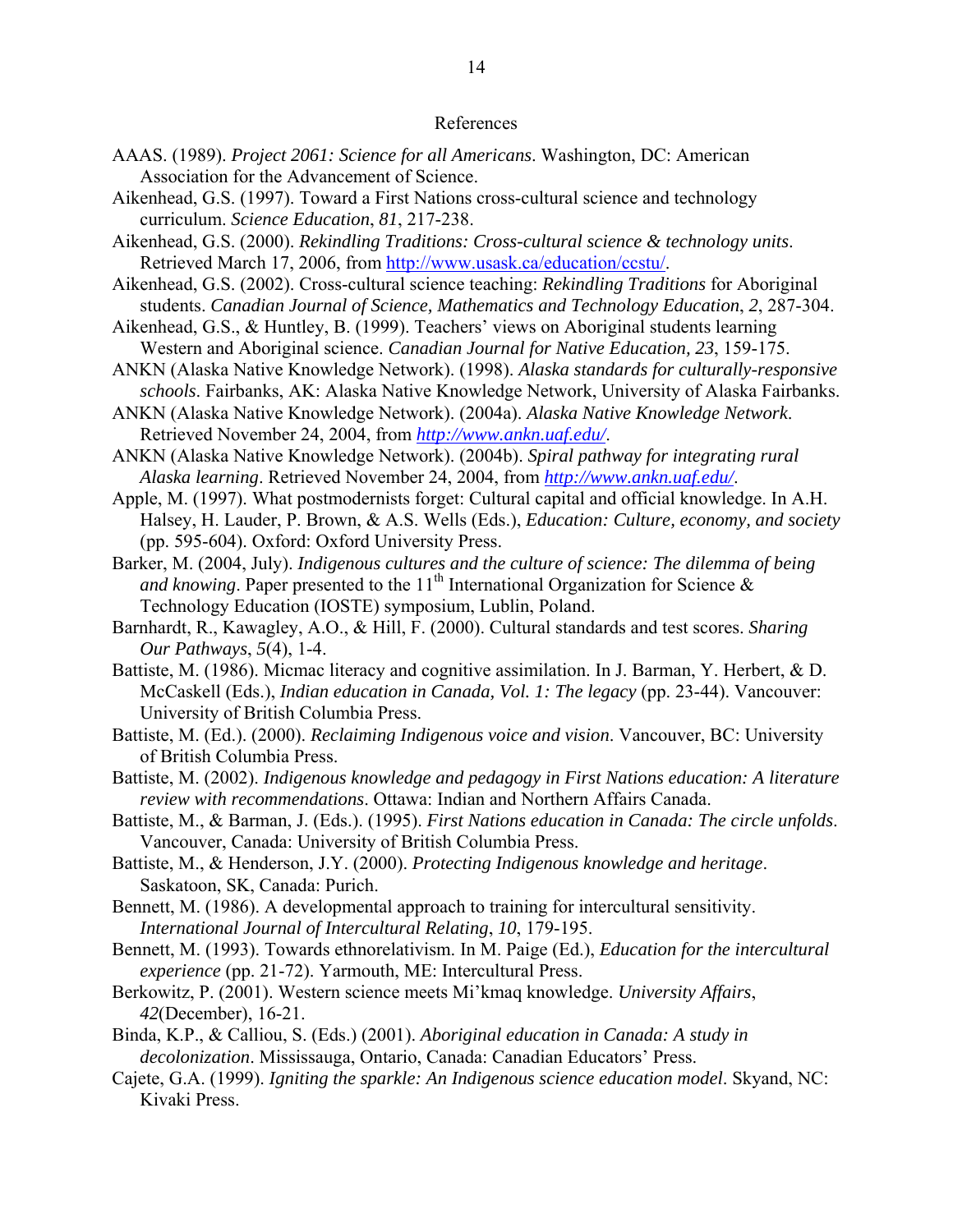- Cajete, G. (2000a). Indigenous knowledge: The Pueblo metaphor of Indigenous education. In M. Battiste (Ed.), *Reclaiming Indigenous voice and vision* (pp. 181-191). Vancouver, BC: University of British Columbia Press.
- Cajete, G.A. (2000b). *Native science: Natural laws of interdependence*. Santa Fe, NM: Clear Light.
- Chinn, P.W.U. (2004, July). *Moving Native Hawaiian knowledge from the margins to the center: The transformative potential of place and standards-based, culture-science professional development*. Paper presented to the Culture Studies in Science Education (CSSE) meeting, Kobe University, Japan.
- CMEC (Council of Ministers of Education, Canada). (1997). *Common framework of science learning outcomes: Pan-Canadian protocol for collaboration on school curriculum*. Ottawa, Canada: Author.
- DeMerchant, R.V. (2002). *A case study of integrating Inuuqatigiit into a Nunavut junior high school classroom*. Unpublished master's thesis, University of Saskatchewan, Saskatoon, Canada.
- Dewey, J. (1916). *Democracy and education*. New York: Macmillan.
- DIAND (Department of Indian Affairs and Northern Development). (2002). *Our children: Keepers of the sacred knowledge*. Ottawa: Author.
- Ermine, W.J. (1998). Pedagogy from the ethos: An interview with Elder Ermine on language. In L.A. Stiffarm (Ed.), *As we see … Aboriginal pedagogy* (pp. 9-28). Saskatoon, Canada: University Extension Press, University of Saskatchewan.
- Gagné, M-C. (2004, April). *Valuing identity and knowledge: "Rekindling Traditions" as an exemplar for minority education*. Paper presented at the annual meeting of the National Association for Research in Science Teaching, Vancouver, Canada.
- Hampton, E. (1995). Towards a redefinition of Indian education. In M. Battiste & J. Barman (Eds.), *First Nations education in Canada: The circle unfolds* (pp. 5-46). Vancouver, Canada: University of British Columbia Press.
- ICSU (International Council for Science). (2002). *Science and traditional knowledge: Report from the ICSU study group on science and traditional knowledge*. Paris, France: Author.
- Ignas, V. (2004). Opening doors to the future: Applying local knowledge in curriculum development. *Canadian Journal of Native Education*, *28*, 49-60.
- Inuit Subject Advisory Committee. (1996). *Inuuqatigiit: The curriculum from the Inuit perspective*. Yellowknife, Canada: Northwest Territories Education, Culture and Employment.
- Kanu, Y. (2002). In their own voices: First Nations students identify some cultural mediators of their learning in the formal school system. *Alberta Journal of Educational Research*, *48*, 98- 121.
- Kanu, Y. (2005). Teachers' perceptions of the integration of Aboriginal culture into the high school curriculum. *Alberta Journal of Educational Research*, *51*, 50-68.
- Kawagley, A.O. (1995). *A Yupiaq worldview*. Prospect Heights, IL: Waveland Press.
- Kawagley, O., & Barnhardt, R. (1999). Education indigenous to place: Western science meets Native reality. In G.A. Smith & D.R. Williams (Eds.), *Ecological education in action* (pp. 117-140). Albany, NY: SUNY Press.
- Kawagley, A.O., Norris-Tull, D., & Norris-Tull, R.A. (1998). The indigenous worldview of Yupiaq culture: Its scientific nature and relevance to the practice and teaching of science. *Journal of Research in Science Teaching*, *35*, 133-144.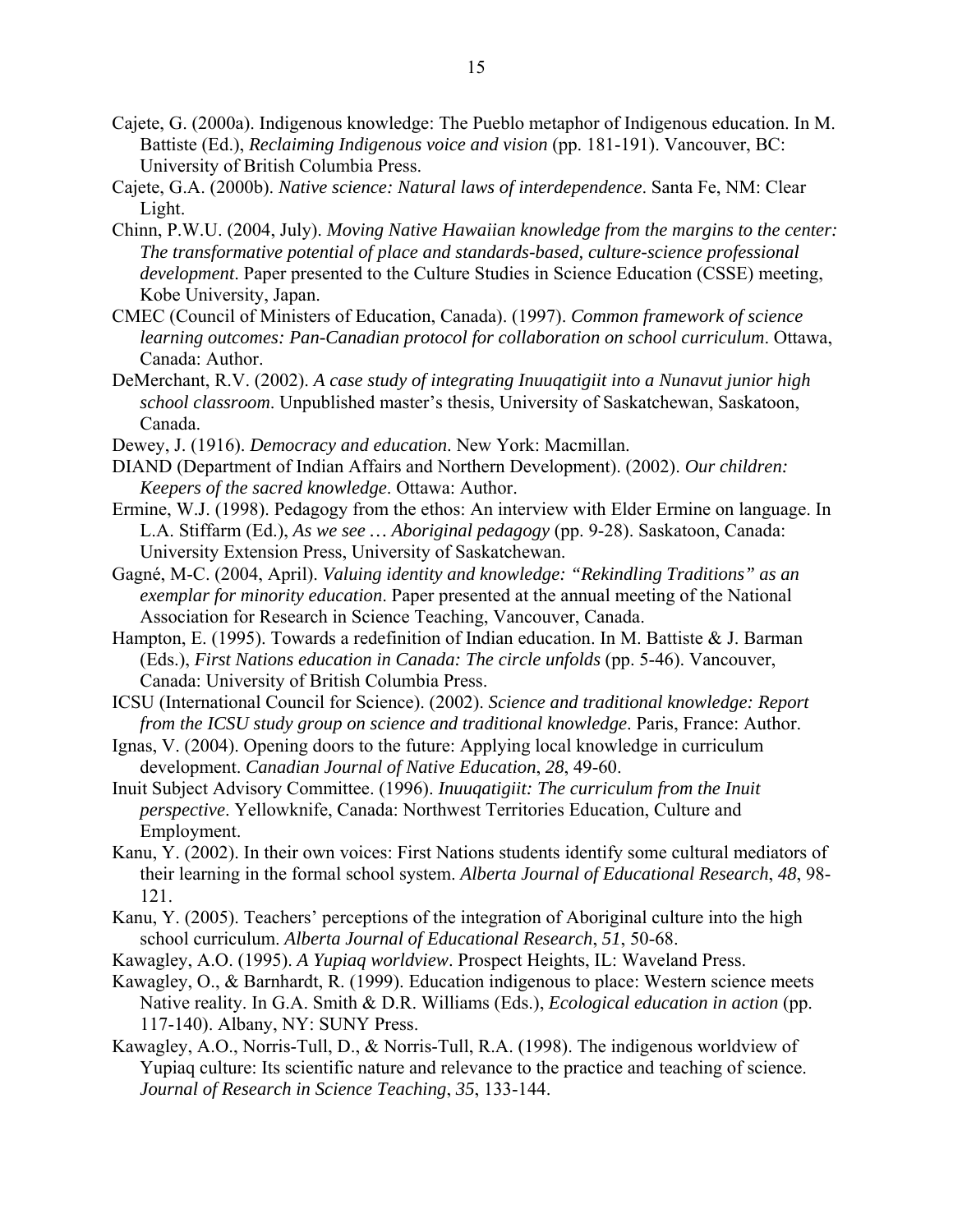Knudtson, P., & Suzuki, D. (1992). *Wisdom of the elders*. Toronto, ON: Stoddart.

- MacIvor, M. (1995). Redefining science education for Aboriginal students. In M. Battiste & J. Barman (Eds.), *First Nations education in Canada: The circle unfolds* (pp. 73-98). Vancouver, BC: University of British Columbia Press.
- MacLeod, R., & Collins, P. (Eds.) (1981). *The parliament of science*. Northwood, Midx., UK: Science Reviews.
- McKinley, E. (1996). Towards an indigenous science curriculum. *Research in Science Education*, *26*, 155-167.
- McKinley, E. (2005). Locating the global: Culture, language and science education for indigenous students. *International Journal of Science Education*, *27*, 227-241.
- McKinley, E., Stewart, G., & Richards, P. (2004). *Mäori knowledge, language and participation in mathematics and science education*. (Final Report). Hamilton, Aotearoa New Zealand: University of Waikato, School of Education.
- Menzies, C.R., Archibald, Q.Q.J., & Smith, G.H. (2004). Editorial: Transformational sites of indigenous education. *Canadian Journal of Native Education*, *28*, 1-7.
- Michell, H. (2005). Nēhîthâwâk of Reindeer Lake, Canada: Worldview, epistemology and relationships with the natural world. *Australian Journal of Indigenous Education*, *34*, 33-43.
- Michie, M. (2002). Why Indigenous science should be included in the school science curriculum. *Australian Science Teachers' Journal*, *48*(2), 36-40.
- Ogawa, M. (1995). Science education in a multi-science perspective. *Science Education*, *79*, 583-593.
- Purdie, N., Tripcony, P., Boulton-Lewis, G., Fanshawe, J., & Gunstone, A. (2000). *Positive selfidentity of Indigenous students and its relationship to school outcomes*. Canberra: Legislative Services, Commonwealth of Australia.
- RCAP (Royal Commission on Aboriginal Peoples). (1996). *Gathering strength: Report of the Royal Commission on Aboriginal Peoples*. Ottawa: Canada Communication Group.
- Read, T. (2002). *The Kormilda science project: An indigenous perspective on the earth sciences*. Mount Eliza, Australia: Author.
- Read, T., & Rose, D. (2001). The Kormilda science project: The earth sciences with an Australian Indigenous perspective. *Australian Science Teachers' Journal*, *47*(2), 44-45.
- Riggs, E.M. (2005). Field-based education and indigenous knowledge: Essential components of geoscience education for Native American communities. *Science Education*, *89*, 296-313.
- Ryan, A.E. (2006). *"Dancing yet to the dimdims' beat": Dilemmas in postcolonial science curricula: The case of Papua New Guinea*. Unpublished doctoral dissertation. Monash University, Clayton, Australia.
- Sable, T. (2005). *Emerging identities: A proposed model for an interactive science curriculum for First Nations students*. Unpublished doctoral dissertation, University of New Brunswick, Fredericton, Canada.
- Saskatchewan Indian Cultural Centre. (1993). *Practising the law of circular interaction*. Saskatoon, Canada: Author.
- Saskatchewan Learning. (2005). *Science 10 curriculum guide*. Regina, SK, Canada: Author.
- Settee, P. (2000). The issue of biodiversity, intellectual property rights, and Indigenous rights. In R.G. Laliberte et al. (Eds.), *Expressions in Canadian Native studies* (pp. 459-488).

Saskatoon, Canada: University of Saskatchewan Extension Press.

Snively, G., & Corsiglia, J. (2001). Discovering indigenous science: Implications for science education. *Science Education*, *85*, 6-34.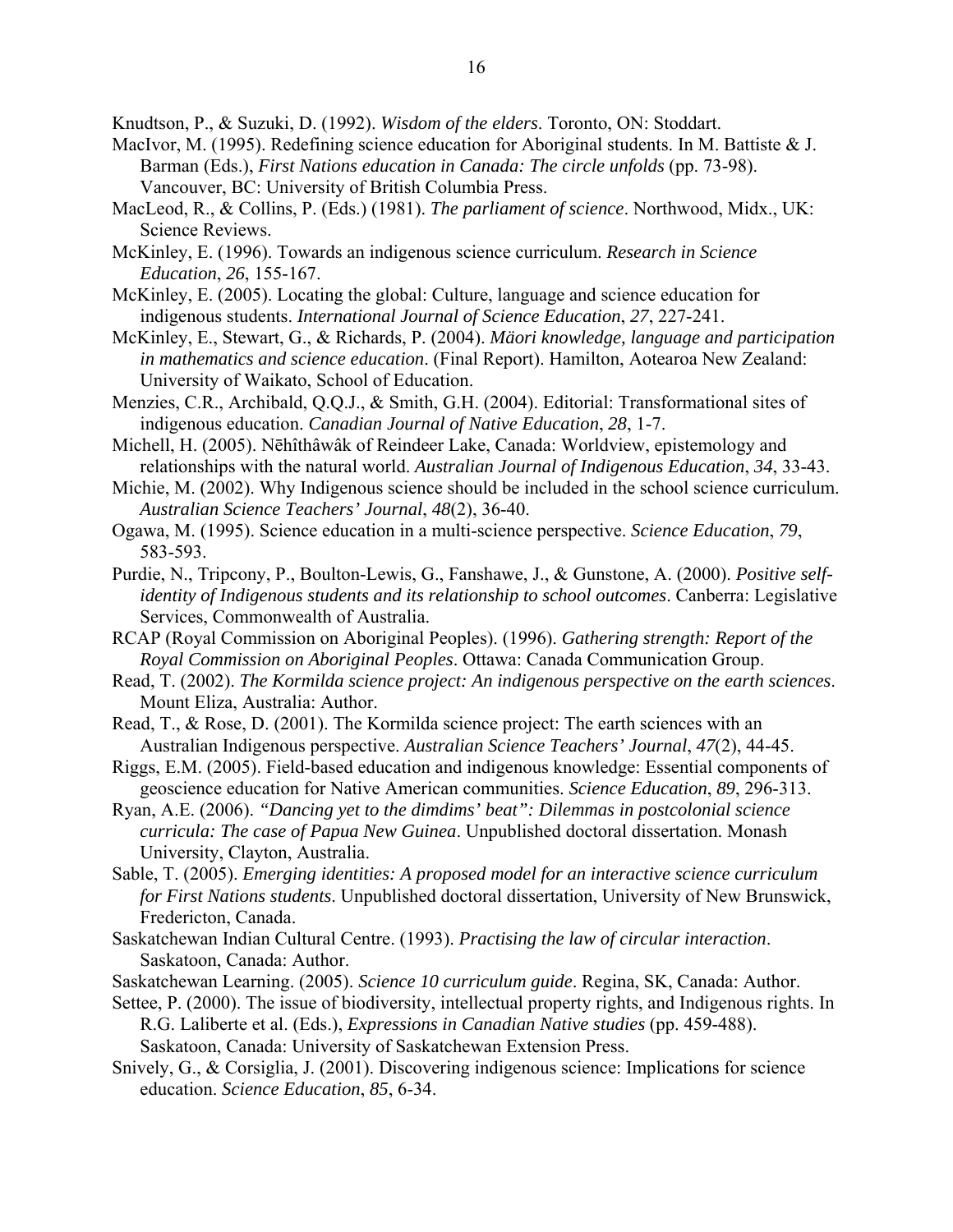- St. Denis, V. (2004). Real Indians: Cultural revitalization and fundamentalism in Aboriginal education. In C. Schick, J. Jaffe, & A. Watkinson (Eds.), *Contesting fundamentalisms* (pp. 35-47). Halifax, Canada: Fernwood.
- Stewart, G. (2005). Mäori in the science curriculum: Developments and possibilities. *Educational Philosophy and Theory*, *37*, 851-870.
- Sutherland, D.L. (2005). Resiliency and collateral learning in science in some students of Cree ancestry. *Science Education*, *89*, 595-613.
- Sutherland, D.L., & Tays, N. (2004, April). *Incorporating indigenous culture into school science*. Paper presented at the annual meeting of the National Association for Research in Science Teaching, Vancouver.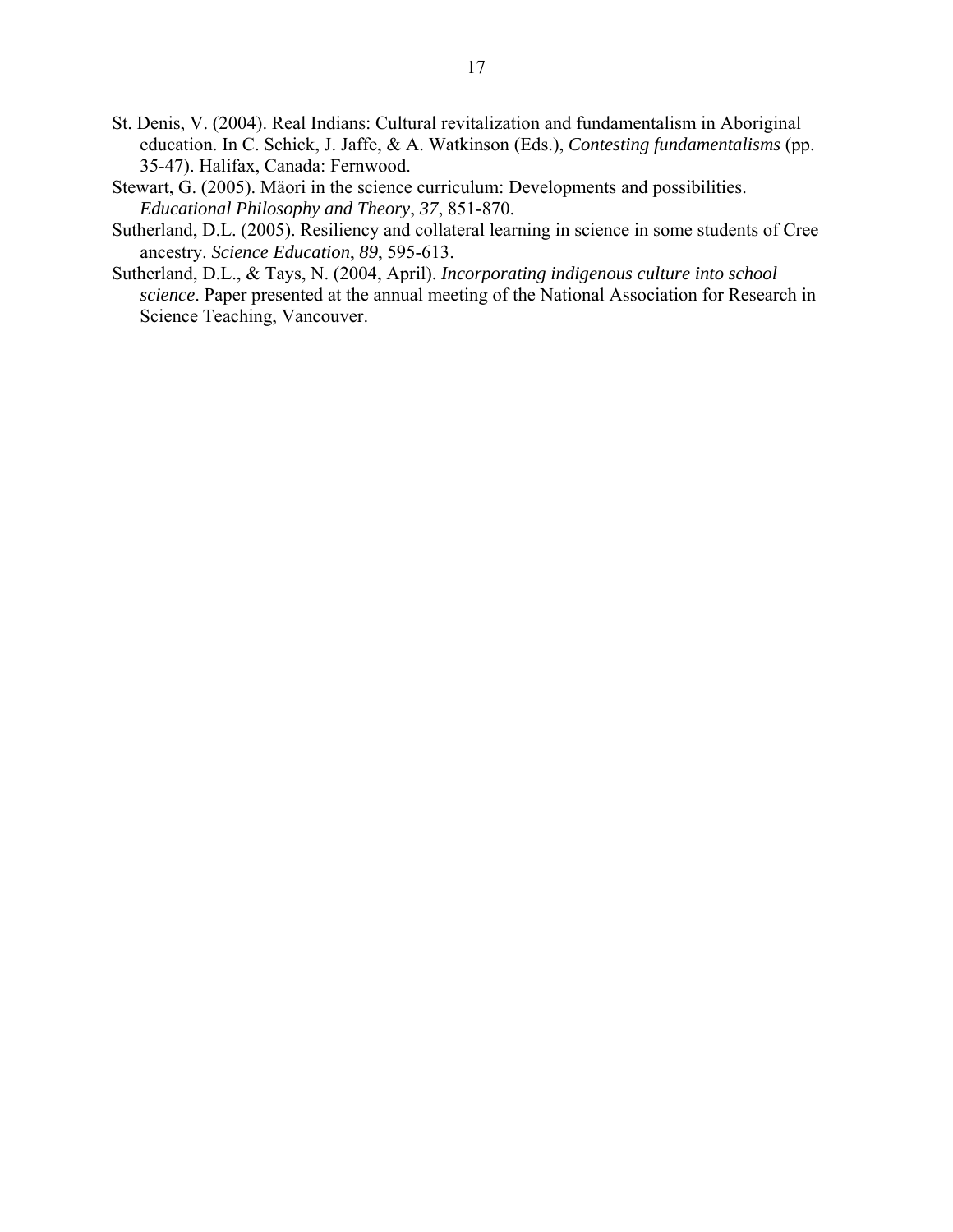# **Appendix**

*Common Framework of Science Learning Outcomes: Pan-Canadian Protocol for Collaboration on School Curriculum (For Use by Curriculum Developers)* 1997 Council of Ministers of Education, Canada (CMEC) 252 Bloor Street West, Suite 5-200 Toronto, ON, M5S 1V5

# **CMEC's Vision for Scientific Literacy in Canada**

Students need:

- to develop inquiry, problem-solving, and decision-making abilities;
- to become lifelong learners;
- to maintain a sense of wonder about the world around them;

because "advancements in science and technology play an increasingly significant role in everyday life" (p. 5).

# **CMEC's Aims for Science Education**

- a. to develop a critical sense of curiosity about scientific and technological endeavours;
- b. to use science and technology to acquire new knowledge and to solve problems, for the purpose of improving the quality of their own lives and the lives of others;
- c. to critically address science-related societal, economic, ethical, and environmental issues;
- d. to create opportunities to prepare for science-related occupations;
- e. to convey the wide variety of careers related to science, technology, and the environment. (p. 5)

# **CMEC's Foundation Statements**

- 1. Students will develop an understanding of the nature of science and technology, of the relationships between science and technology and of the social and environmental contexts of science and technology. "STSE" (Science-Technology-Society-Environment)
- 2. Students will develop the skills required for scientific and technological inquiry, for solving problems, for communicating scientific ideas and results, for working collaboratively, and for making informed decisions. "Skills"
- 3. Students will construct knowledge and understandings of concepts in life science, physical science, and earth and space science, *and apply* these understandings to interpret, integrate, and extend their knowledge. "Knowledge"
- 4. Students will be encouraged to develop attitudes that support the responsible acquisition and application of scientific and technological knowledge to the mutual benefit of self, society, and the environment. "Attitudes" (p. 6)